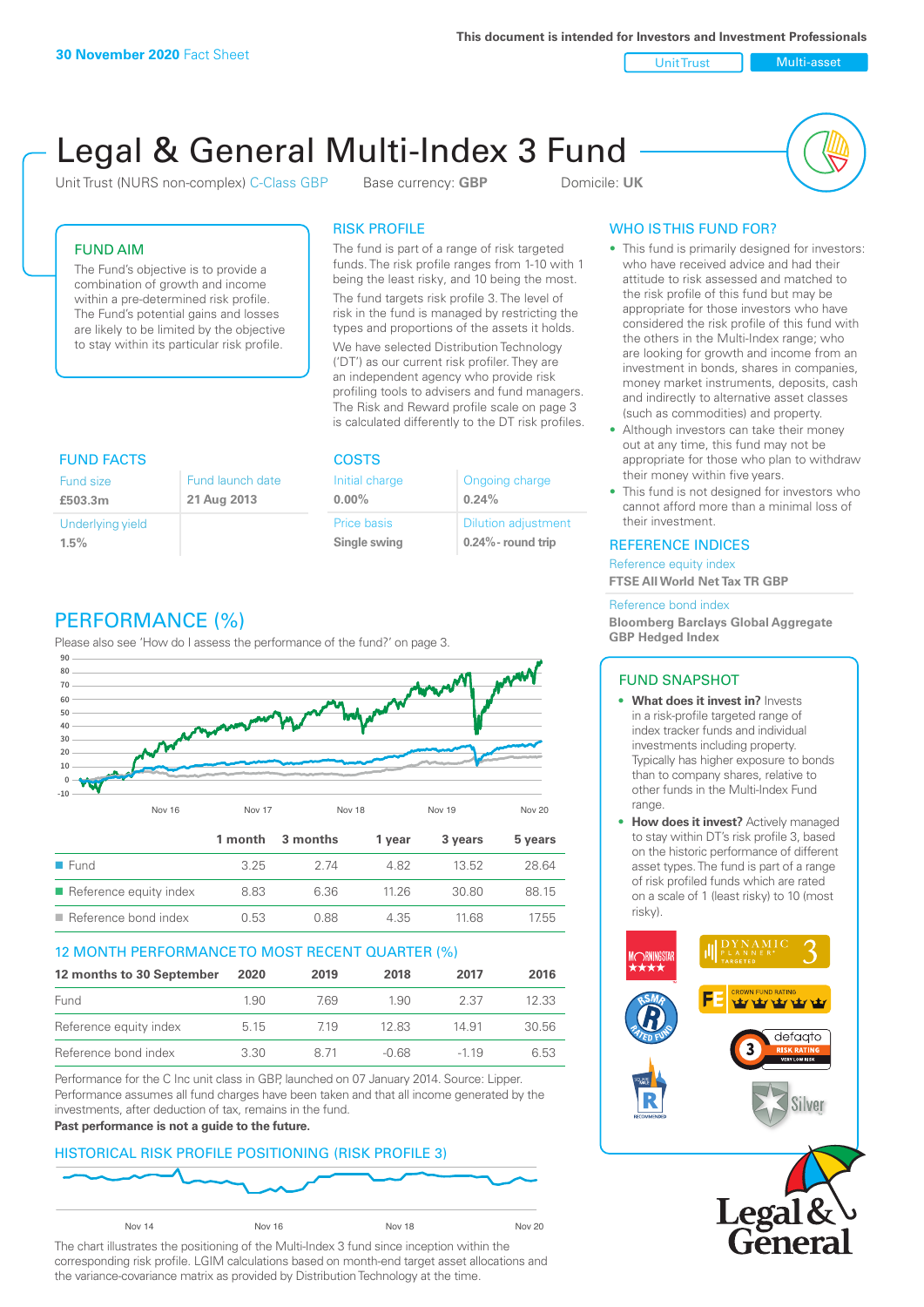# Legal & General Multi-Index 3 Fund

Unit Trust (NURS non-complex) C-Class GBP

# PORTFOLIO BREAKDOWN

All data source LGIM unless otherwise stated. Totals may not sum due to rounding.





#### FUND MANAGERS

The fund managers have responsibility for managing the multi-index fund range. They are part of the Multi-Asset Funds (MAF) team in LGIM. This team focuses on designing and managing multi-asset funds that are tailored to match the specific objectives of various client types. The team sits within a wider Asset Allocation team which combines both depth of experience with a broad range of expertise from different fields, including fund management, investment consulting and risk management roles.

# TOP 10 HOLDINGS (%)

| Cash                                | 16.5 |
|-------------------------------------|------|
| UK Corporates Index Trust           | 12.0 |
| Global Inflation Linked Index Trust | 9.0  |
| UK Gilts All stocks                 | 7.0  |
| Global Corporates OEIC              | 7.0  |
| High Income Trust                   | 6.5  |
| <b>US Equities Index Trust</b>      | 5.3  |
| UK Equities Index Trust             | 4.0  |
| Aust 10yr                           | 3.5  |
| Japan Equities Index Trust          | 3.5  |